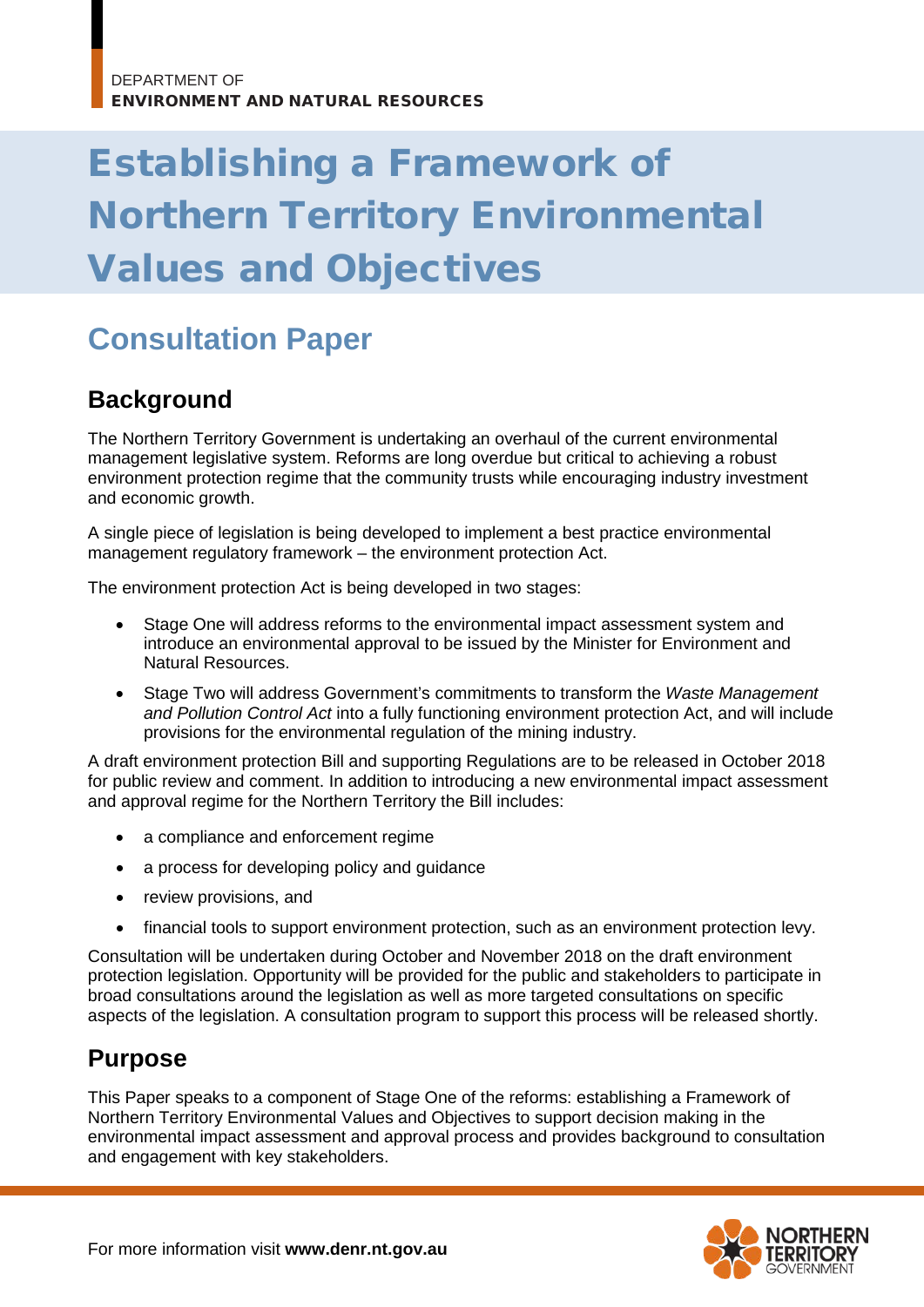## **A Framework of Northern Territory Environmental Values and Objectives**

#### **What is it?**

As part of its *Healthy Environment, Strong Economy* policy the Government committed to a comprehensive reform of the *Environmental Assessment Act* stating it will introduce a mechanism for matters of 'Territory significance' and 'desired environmental outcomes' to be defined upfront, to become the focal point for impact assessment, providing certainty for industry and the community. A Framework of Northern Territory Environmental Values and Objectives (the Framework) is proposed to meet this reform objective.

The Framework is intended to communicate environmental values and objectives that are key to ensuring the sustainable development of the Northern Territory. The proposed Environmental Values will identify the key elements of the environment that could be affected (both positively and negatively) by development. Each key element will have a value statement drafted to support it, communicating its contribution to the natural, socio-cultural and economic environments of the Territory. The proposed Environmental Objectives will communicate the goals for maintaining the Environmental Values and provide measures on which to judge impact against the Environmental Values.

The Framework is being proposed to publicly communicate the matters on which a judgement of the potential impact of a proposed action (development) will be made. Every proposed action, for every industry type, will be assessed against the same suite of Environmental Values and Objectives, bringing consistency and certainty to decision making in the environmental impact assessment and approval process.

#### **How will it be used?**

A summary of the key aspects of the environmental impact assessment and approval process proposed in the draft legislation is outlined below in order to help understand the purpose of the Framework.

- The definition of 'environment' is inclusive of the natural, economic, social and cultural environments.
- The responsibility for referring a proposed action to the NT EPA for consideration under the environmental impact assessment process is placed with a proponent.
- A referral to the NT EPA can be based upon whether a proposed action:
	- o has the potential to have a significant impact on the environment
	- o is identified as an activity requiring a referral and/ or an environmental approval, and
	- o is to be located in an area identified as a locality where a proposed action requires a referral and/ or an environmental approval.
- Upon the receipt of a referral the NT EPA will determine whether a proposed action requires an environmental approval (and is therefore subject to the environmental impact assessment process). This decision is based upon the potential of the proposed action to have a significant impact on the environment or the requirement for an approval (the draft legislation includes activity and locality based approval triggers).
- The focus of an environmental impact assessment process will be on those matters identified by the NT EPA as having the potential for significant impact on the environment.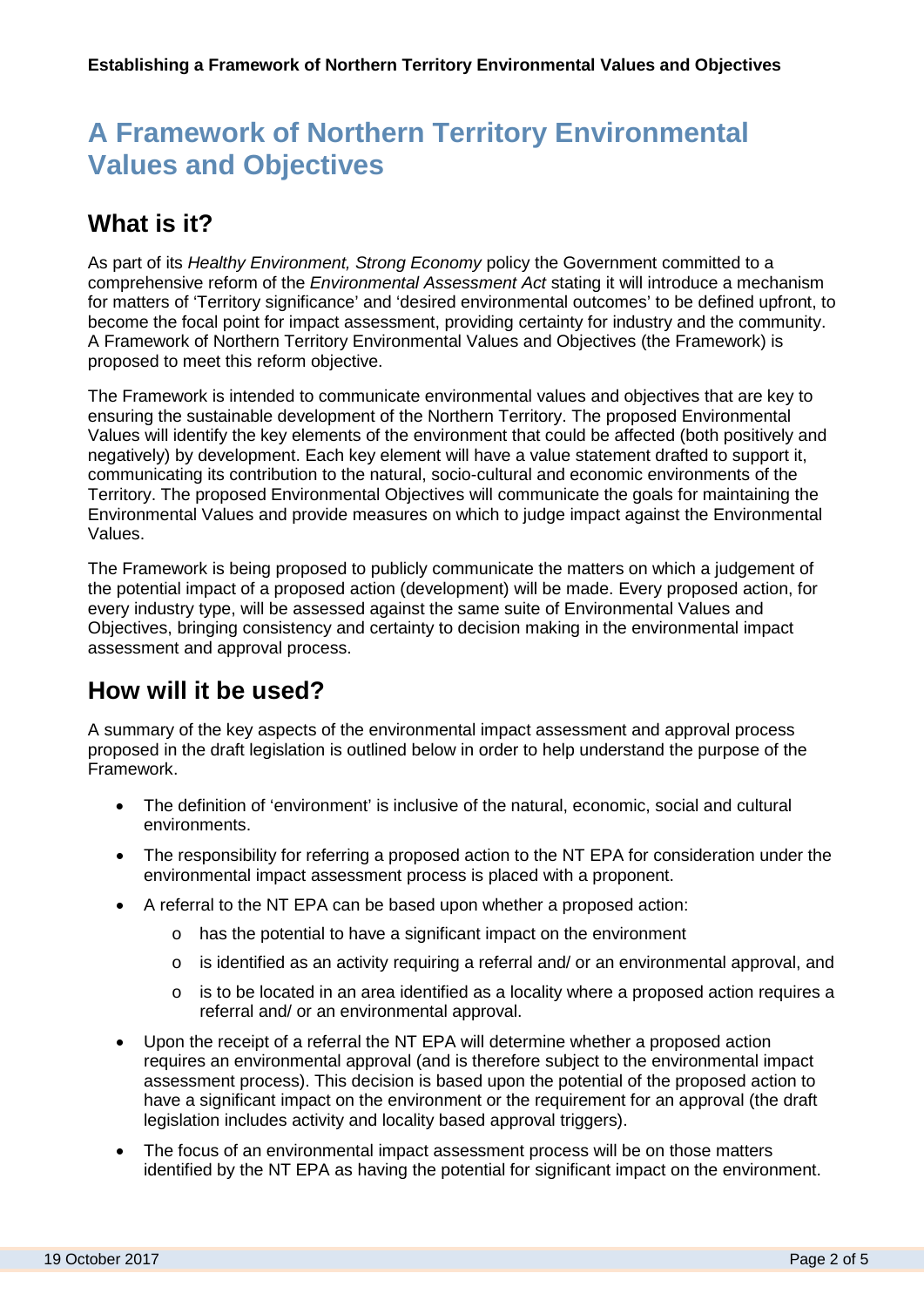The complexity of the environmental impact assessment process will largely depend upon the information required for the NT EPA to make its final advice on the suitability of a proposed action.

• An environmental impact assessment process is concluded once the NT EPA provides its final advice (an Assessment Report) with a draft of an environmental approval to the Minister for Environment and Natural Resources. The Minister is responsible for granting (or not) an environmental approval for a proposed action. The Assessment Report and subsequent environmental approval will focus only on those matters identified by the NT EPA as having the potential for significant impact on the environment.

In light of the above, it is proposed that the Framework will address all elements of the environment and underpin the assessment and approval system, providing certainty and consistency in the decision making process, by:

- 1. Providing a proponent a list of matters on which to identify potential impacts associated with a proposed action. This will inform whether a proposed action needs to be referred to the NT EPA for consideration under the environmental assessment and approval regime.
- 2. Guiding the NT EPA's judgement on the potential significance of a proposed action on the environment, determining whether it requires an environmental approval and accordingly, environmental impact assessment.
- 3. Providing a focus for environmental impact assessment and approval documents so that assessment documents will only need to focus on those values and objectives identified by the NT EPA due to the potential for significant impact.

The use of environmental objectives to guide impact assessment and decision making is an approach currently used in Western Australia and recently adopted by the NT EPA. For the purposes of environmental impact assessment, the Environmental Protection Authorities use environmental factors and objectives to:

- Organise and structure impact assessment information and reporting.
- Take a holistic view of the environment and a proposal or scheme's potential impact on the environment.
- Consider significance when deciding whether or not to assess a proposal or scheme and when recommending whether or not to approve a proposal or scheme.

#### **How is the Framework to be established?**

The draft legislation currently includes provisions to support establishing environmental values and objectives, providing the basis for making a judgement of significant impact. The legislation outlines the process of publishing the environmental values and objectives in the Government Gazette. It also includes provisions for the values and objectives to be drafted and/ or amended in public consultation.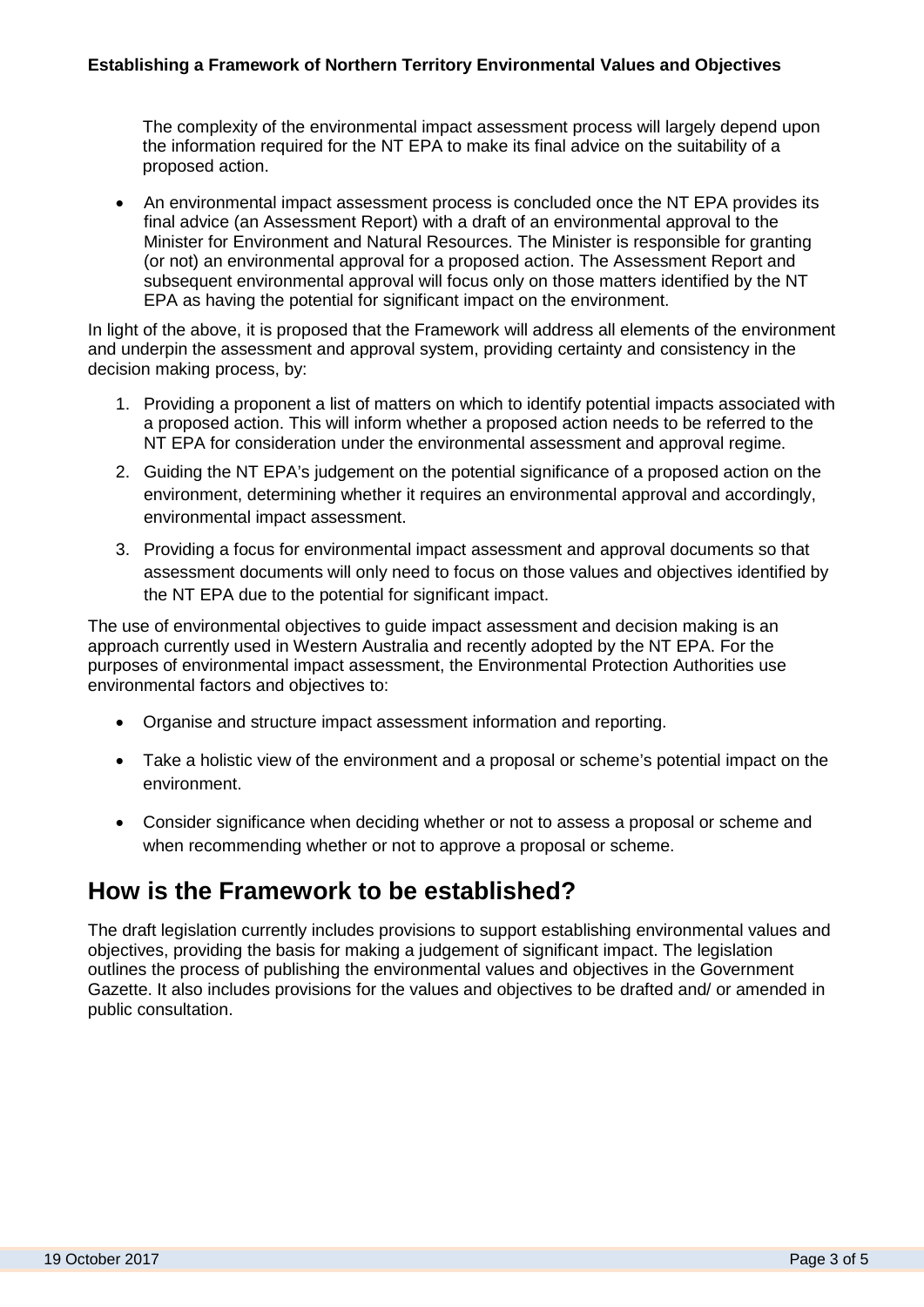### **Proposed Framework**

The following table provides a concept of the Northern Territory Environmental Values and Objectives. These have been prepared based on the approaches of the Western Australian and Northern Territory Environment Protection Authorities to guide environmental impact assessment under the *Environmental Assessment Act*.

This is provided as a starting point to guide conversation with stakeholders during consultation. For this reason, only one description of a potential Value has been identified.

| <b>Environmental Values</b>                                                                                                                                                                                                                  | <b>Environmental Objective</b>                                                                                                                                         |
|----------------------------------------------------------------------------------------------------------------------------------------------------------------------------------------------------------------------------------------------|------------------------------------------------------------------------------------------------------------------------------------------------------------------------|
| (example only)                                                                                                                                                                                                                               | (examples only)                                                                                                                                                        |
| Land<br>We recognise the<br>contribution of a healthy<br>land system to the<br>Northern Territory's<br>growing and diverse<br>economy; our health and<br>safety; our recreational<br>and spiritual well-being;<br>and our cultural identity. | Ecosystems: Maintain the diversity and function of ecosystems<br>so that ecosystem services are sustained                                                              |
|                                                                                                                                                                                                                                              | Landforms: Maintain the variety and integrity of distinctive<br>physical landforms                                                                                     |
|                                                                                                                                                                                                                                              | Terrestrial Environmental Quality: Maintain the quality of land<br>and soils so that environmental values are supported                                                |
|                                                                                                                                                                                                                                              | Flora and Fauna: Maintain the biological diversity and ecological<br>integrity of the NT's flora and fauna                                                             |
| <b>Sea</b>                                                                                                                                                                                                                                   | Benthic Communities and Habitats: Maintain the biological<br>diversity and ecological integrity of benthic communities and<br>habitats                                 |
|                                                                                                                                                                                                                                              | Coastal Processes: Maintain the geophysical and hydrological<br>processes that shape coastal morphology so that the<br>environmental values of the coast are supported |
|                                                                                                                                                                                                                                              | Marine Environmental Quality: Maintain the quality and<br>productivity of water, sediment and biota so that environmental<br>values are supported                      |
|                                                                                                                                                                                                                                              | Marine Fauna: Maintain the biological diversity and ecological<br>integrity of marine fauna                                                                            |
| <b>Water</b>                                                                                                                                                                                                                                 | Hydrological Processes: Ensuring the sustainability of the<br>hydrological regimes of groundwater and surface water so that<br>environmental values are supported      |
|                                                                                                                                                                                                                                              | Inland Waters Environmental Quality: Maintain the quality of<br>groundwater and surface water so that environmental values are<br>supported                            |
|                                                                                                                                                                                                                                              | Aquatic Ecosystems: Sustain aquatic and riparian ecosystems<br>so that flora and fauna are supported                                                                   |
| Air                                                                                                                                                                                                                                          | Air Quality: Maintain the Northern Territory's air quality for the<br>protection of the environment, human health and amenity                                          |
| <b>Changing Climate</b>                                                                                                                                                                                                                      | Greenhouse Gas Emissions: Minimise greenhouse gas<br>emissions to the greatest extent possible                                                                         |
|                                                                                                                                                                                                                                              | Climate Change Adaption: Ensure the resilience of the<br>environment and economy from impacts of a changing climate                                                    |
| <b>People</b>                                                                                                                                                                                                                                | Social Surroundings: Maintain amenity and access to: cultural<br>and recreational opportunities, and social services and<br>infrastructure                             |